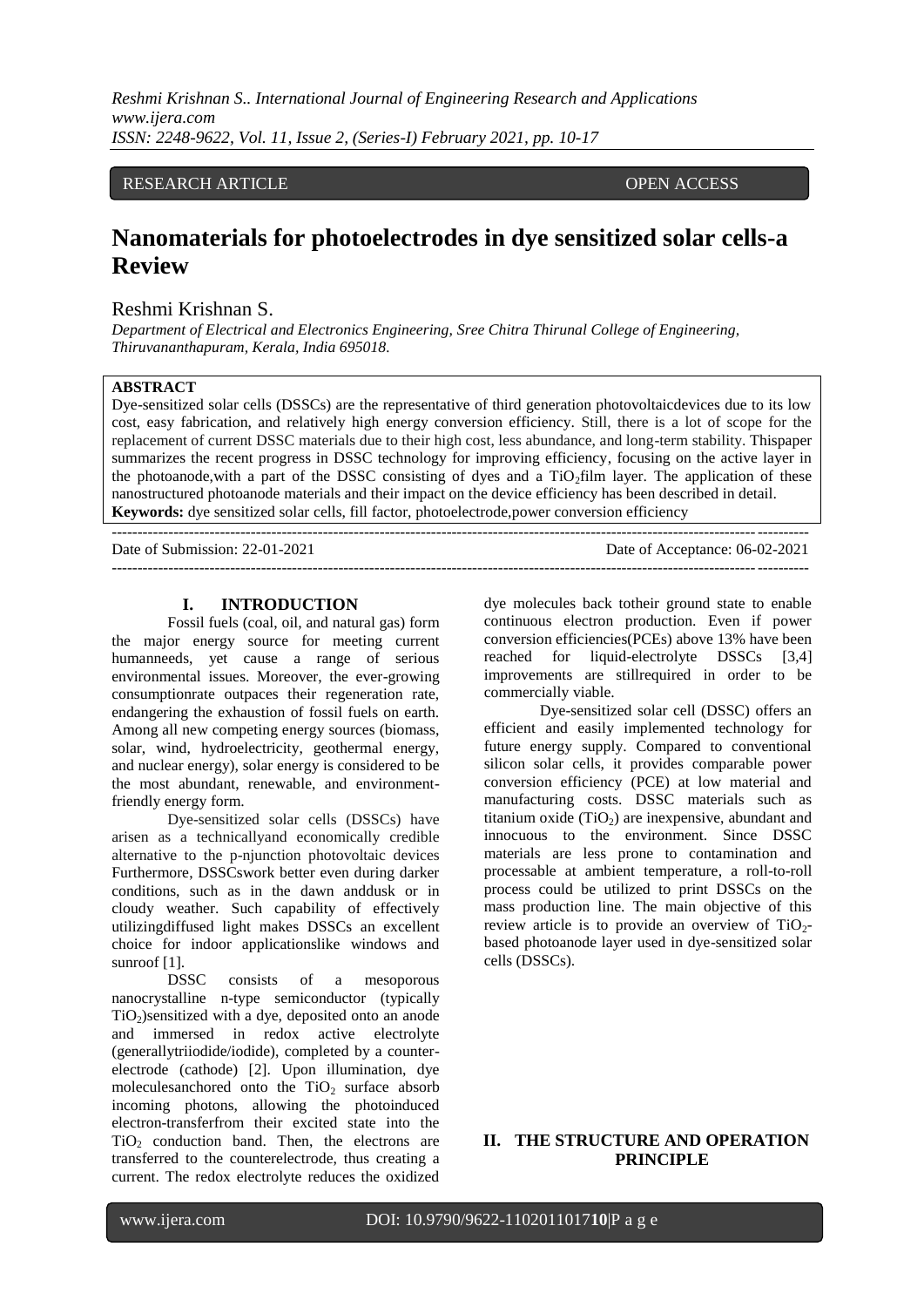

**Figure 1:** Schematic representation of a DSSC device.

The device is comprised of fourcomponents only: (i) Nanostructured  $n$ -type semiconductor (wide band gap metal oxide) coated over transparent conducting substrate (TCO (ITO [6] or FTO [7]))

(ii) Visible-light absorber dye (several organic dye can be used, such as N3 [8], N719 [9], N749 [10] (the so called black dye), K8 [11], K19 [12], CYC-B11 [13], and C101 [5]

(iii) Electrolyte containing redox couple (typically, I $-I_3$ <sup>-</sup>) in an organic solvent to collect electrons at the counter electrode and effecting dyeregenerating; and [14, 15]

(iv) Counter electrode (TCO coated with a platinum layer or other suitable catalyst)

The working of DSSCs is a step-by-step sequential phenomenon, carried out by different layers as shown below:

• The dye or the sensitizer is the photoactive material of DSSC and is responsible for the production of energy on exposure to light.

• The dye absorbs the incoming light (sunlight), that is, the photons that cause the excitation of electron from HOMO to LUMO in the dye.

• After that, these excited electrons are then transported into the conduction band of  $TiO<sub>2</sub>$  (a white pigment commonly found in white paint) and thus the anode of DSSCs. Meanwhile, the dye rapidly reduced by taking an electron from the electrolyte. The rare-earth elements are one of the most potential dopants for  $TiO<sub>2</sub>$  explored to date in order to modify and improve the functionality of  $TiO<sub>2</sub>$  in DSSCs.

When the sunlight strikes the solar cell, dye sensitizers on the surface of  $TiO<sub>2</sub>$  film get excited and the electrons in turn get injected into the conduction band of  $TiO<sub>2</sub>$ . Within the  $TiO<sub>2</sub>$  film, the injected electrons diffuse all the way through the mesoporous film to the anode and are utilized to do useful work at the external load. Finally, to complete the cycle, these electrons are collected by the electrolyte at counter electrode which in turn are absorbed to regenerate the dye sensitizer. The overall performance of the DSSC can be evaluated basedon sunlight-to-electric power conversion efficiency (PCE or η) and fill factor

$$
FF = \frac{V_{\text{max}}J_{\text{max}}}{V_{\text{oc}}J_{\text{sc}}}
$$
 (1)

$$
\eta = \frac{V_{\text{o}}J_{\text{sc}} \text{ FF}}{P_{\text{in}}} \times 100\%
$$
 (2)

where  $J_{sc}$  is theshort-circuitcurrentdensity(mAcm<sup>-2</sup>),  $V_{\text{oc}}$ , the open-circuit voltage(V), FF the fill factor and  $P_{in}$  the incidentlightpower.  $J_{max}$  and Vmaxcorresponds

tocurrentandvoltagevalues,respectively, where themaximumpoweroutputisgiveninthe J–V curve. The photovoltage  $(V_{\alpha})$  is determined by the potential difference between Fermi-level of electrons in the  $TiO<sub>2</sub>$  film and redox potential of electrolyte. Similarly, the photocurrent  $(J_{sc})$  is determined based on theincident light harvest efficiency (LHE), charge injection and collection efficiencies. The fill factor (FF) represents the ratio of the actual maximum obtainable power to the product of the open circuit voltage  $(V_{oc})$  and short circuit current  $(J_{sc})$ .

In general, the overall conversionefficiency of dye-sensitized solar cells is tested under standard irradiation conditions (100 mW/cm<sup>2</sup>, AM 1.5). The I-V curve to show the cell performance is shown in Fig2.



**Fig. 2** I–V curve to evaluate the cells performance

Under standard test conditions, the device efficiency can be maximized through optimizing each of these three parameters  $(V_{oc}, J_{sc},$  and FF). For instance, high open-circuit potential can be obtained by using  $C_0(II/III)$  redox couple which has more positive redox potential and therefore increases the potential difference. Likewise, the short-circuit current can be enhanced by using panchromatic dye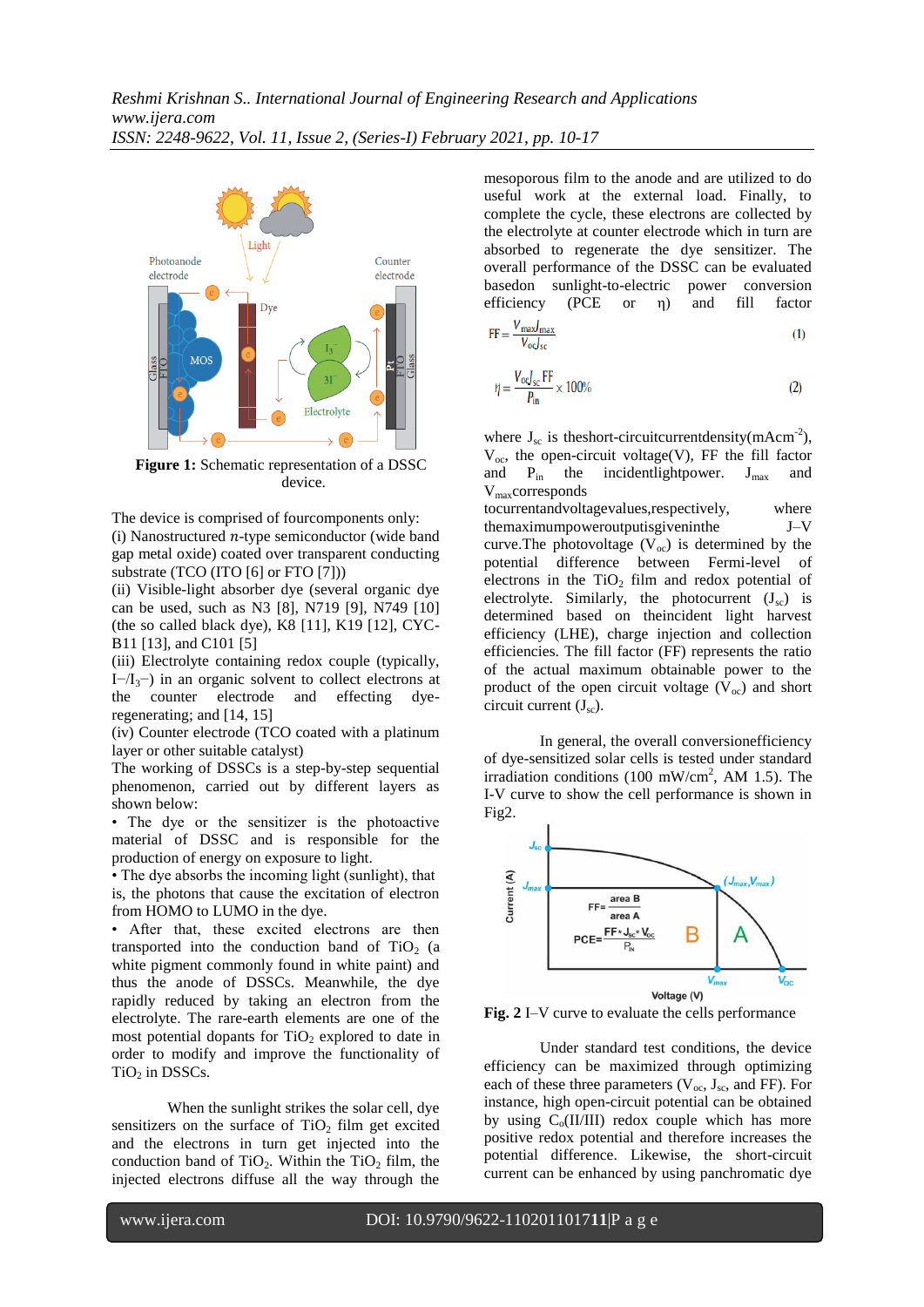sensitizers which can absorb broad sunlight covering visible to the near-infrared range in solar spectrum. The fill factor is yet anotherimportant parameter that reflects the quality of solar cells. Increasing the shunt resistance and decreasing the series resistance as well as reducing the overvoltage for diffusion and electron transfer will lead to a higher FF value, thus resulting in greater efficiency and pushing theoutput power of the solar cell closer towards its theoretical maximum. In fact, these parameters are highly dependent on material properties and physical processes within the device. Therefore, theoretical models that can capture the characteristics of physical process and materials properties are critical to optimize various operation parameters andcell configurations.

# **III. EXPERIMENTAL FINDINGS**

Mathew et al.[16] prepared  $TiO<sub>2</sub>$ nanoparticle based photoanodes sensitized with molecularly engineered porphyrin based sensitizers (SM315) which exhibits an efficiency of 13% .The sensitizer exhibits enhanced visible and long wavelength absorbance combined with excellent electrolyte compatibility.

All the record efficiencies reported so far uses  $TiO<sub>2</sub>$  nanoparticles as the semiconductor layer and the enhancement in the efficiencies are mainly attributed to the performance of the dye. The onedimensional nanostructure provides higher light scattering compared to nanoparticles. Although one dimensional photoanodes show great promise in terms of the electron transport and light scattering, the maximum efficiency reported so far using nanotube electrodes is 9.5% [17,18].The major drawback of the one-dimensional photoelectrodes is the low surface area available for the adsorption of dye molecules.

Varghese et al. [19] found that dyesensitized solar cells consist of a random network of titania nanoparticles that serve both as a highsurface-area support for dye molecules and as an electron-transporting medium. Despite achieving high power conversion efficiencies, their performance is limited by electron trapping in the nanoparticle film. Electron diffusion lengths can be increased by transporting charge through highly ordered nanostructures such as titania nanotube arrays. Although titania nanotube array films have been shown to enhance the efficiencies of both charge collection and light harvesting, it has not been possible to grow them on transparent conducting oxide glass with the lengths needed for high-efficiency device applications (tens of micrometres).

Microflowers, Nanowires, Fusiforms, Nanopetals, Nanochains, 3D dendrites, Hollow Urchin and Inverse opal [20-27] are some of the other potential  $TiO<sub>2</sub>$  nanostructures that have been reported so far

Tong et al.[28] conducted preliminary experiments of introducing intermediate band into the TiO<sub>2</sub>-based photoanodes of DSSCs by doping nominal trace amount  $W^{6+}$  ions. The enhancement of  $J_{\rm sc}$  and conversion efficiency might partially be attributed to the formation of intermediate band in the bandgap of  $TiO<sub>2</sub>$ . In addition, the electron transport and electron lifetime were improved after doping  $W^{6+}$  in TiO<sub>2</sub>, which also benefited the enhancement of  $J_{sc}$  and conversion efficiency. A notable improvement of the device performance was obtained when N-type W-doped  $TiO<sub>2</sub>$  films were applied as the photoanode of DSSCs. The shortcircuit current density  $(J_{sc})$  increased from 12.40 mA  $\text{cm}^{-2}$  to 15.10 mA  $\text{cm}^{-2}$ , and the conversion efficiency increased from 6.64 to 7.42% when nominal 50 ppm W-doped  $TiO<sub>2</sub>$  was adopted.

Latini et al. [29]prepared solid solutions of scandium in anatase as semiconductor material for DSSC photoanodes by the controlled hydrolysis of titanium (IV) isopropoxide and scandium (III) isopropoxide in hydroalcoholic medium. The final powder was constituted by mesoporous anatase beads doped with Sc. Several DSSCs with photoanodes at different Sc doping were tested both under solar simulator and in the dark. The maximum efficiency of 9.6% was found at 0.2 at. % of Sc in anatase that is 6.7% higher with respect to the DSSCs with pure anatase. In conclusion, the whole picture emerging from the experimental results of the present work indicates that the DSSC performances can be improved through a careful dosage of Sc in anatase together with a strict control of each step of the cell assembly by bothering about the chemistry of materials.

Bakhshayesh et al.[30] reported a facile deposition of uniform photoanode electrodes by a novel anatase-stabilised gel for dye-sensitised solar cells (DSSCs) applications. Highly crystalline anatase– $TiO<sub>2</sub>$  phase is stabilised by indium nitrate at  $500^{\circ}$ C. The anatase-stabilised DSSC has higher power conversion efficiency of 7.48% than that of unstabilised cell (6.37%).

Subramanian A et al. [31] investigated the use ofTitanium nanotubes doped with boron as the photoelectrode for dye-sensitized solar cells. The materials were characterized by SEM, XRD, and UV–vis spectroscopy and their photoconversion efficiencies were evaluated. The chemical compositions of  $TiO<sub>2</sub>$  nanotubes (TNA) and boron doped TNA (B-TNA) were identified by the energy dispersive X-ray spectroscopy (EDS). The boron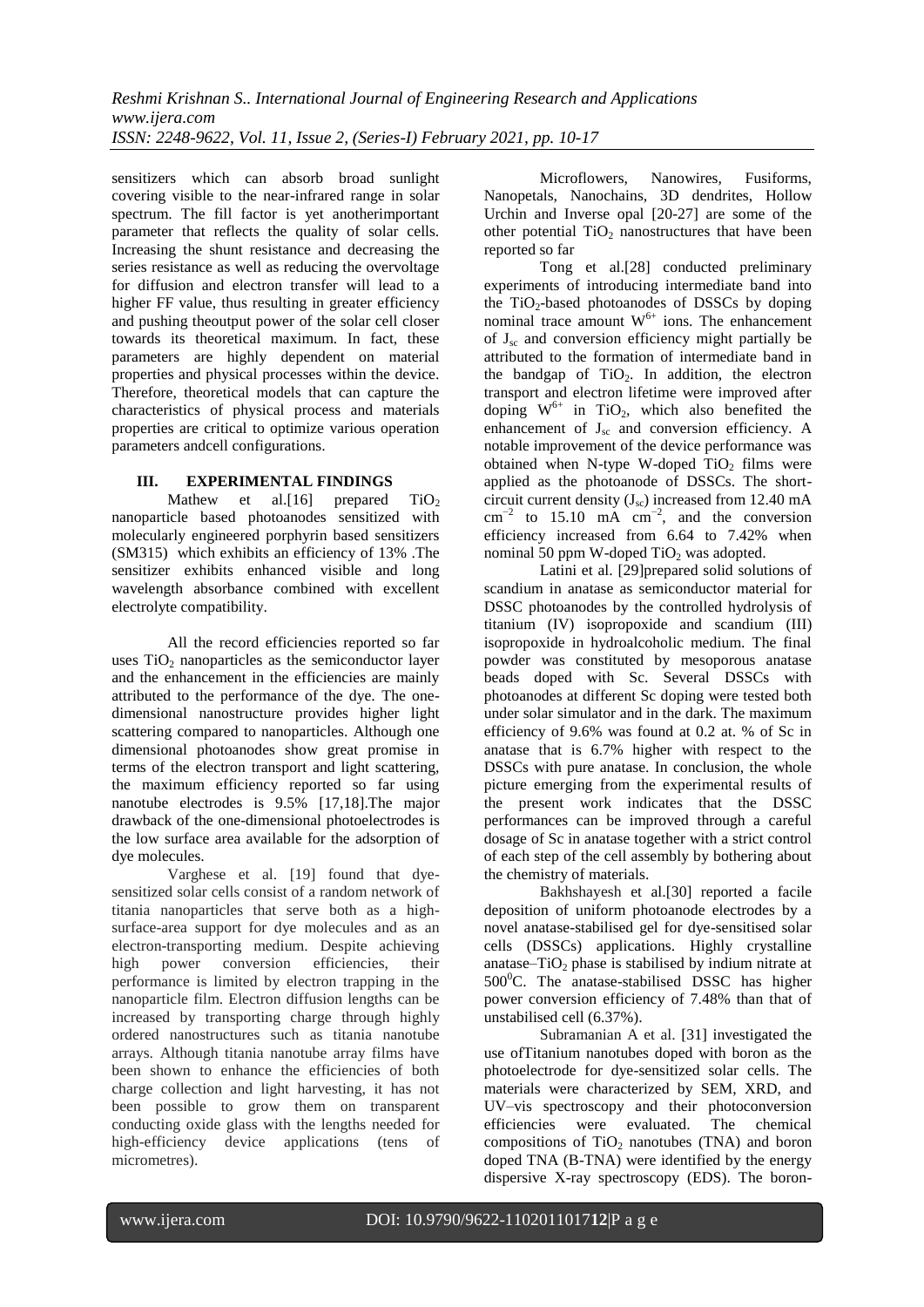doped  $TiO<sub>2</sub>$  nanotube arrays showed an enhanced performance with a photocurrent density of  $7.85\pm0.20$ mA/cm<sup>2</sup> and an overall conversion efficiency (n) of  $3.44\pm0.10\%$ .

Song J et al.[32] demonstrated a strategy to improve utilization of photogenerated charge in dyesensitized solar cells (DSSCs) with fluorine-doped  $TiO<sub>2</sub>$  hollow spheres as the scattering layer, which improves the fill factor from 69.4% to 74.1% and in turn results in an overall efficiency of photoanode increased by 13% (from 5.62% to 6.31%) in comparison with the control device using undoped  $TiO<sub>2</sub>$  hollow spheres. It is proposed that the fluorinedoping improves the charge transfer and inhibition of charge recombination to enhance the utilization of the photogenerated charge in the photoanode.

Tabari-SaadiYet al. [33] fabricated different structures of  $TiO<sub>2</sub>$  photoelectrodes with various arrangement modes of the layers.  $TiO<sub>2</sub>$  nanoparticles, synthesized by stabilizing agent free non-hydrolytic sol–gel method, are employed as the under layer, whereas carbon-doped  $TiO<sub>2</sub>$  hollow spheres, prepared by hydrothermally grown carbon template, are used as the scattering layer of solar cells. The nanoparticles (22 nm) have anatase structure, while 300–700 nm hollow spheres show mixtures of anatase and rutile phases. X-ray photoelectron spectroscopy confirms that carbon is doped into  $TiO<sub>2</sub>$  hollow spheres, resulting in a decrease in band gap energy in the range 2.96– 3.13 eV compared with 3.04 eV band gap energy for the nanoparticles.

Dye-sensitized solar cells (DSSCs) were fabricated by Lin J et al.[34] by incorporating transparent electrodes of ordered free-standing  $TiO<sub>2</sub>$  nanotube (TNT) arrays with both ends open transferred onto fluorine-doped tin oxide (FTO) conductive glass. The high-quality  $TiO<sub>2</sub>$  membranes used here were obtained by a self-detaching technique, with the superiorities of facile but reliable procedures. Afterwards, these TNT membranes can be easily transferred to FTO glass substrates by  $TiO<sub>2</sub>$  nanoparticle paste without any crack. This showed an enhanced solar energy conversion efficiency as high as 5.32% of 24-μmthick  $TiO<sub>2</sub>$  nanotube membranes without further treatments. These results reveal that by facilitating high-quality membrane synthesis, this kind of DSSCs assembly with optimized tube configuration can have a fascinating future.

Song CBet al.[35] fabricated DSSCs based on the novel G-TiO<sub>2</sub>NPs/TiO<sub>2</sub> NTs bilayer structure photoanodes by a direct mechanical mixing and spin-coating method. The results showed that the incorporation of 0.1 wt% graphene into the  $TiO<sub>2</sub>$ pastes increased the total solar cell efficiency by 44% due to the enhanced electron transferring.

However, higher graphene loading beyond the optimal concentration can cause the decrease of the efficiency due to the light shielding of graphene. This study will provide new insight into the fabrication and structural design of highly efficient DSSCs.

Patle LB et al.[36] prepared dip coated  $TiO<sub>2</sub>$  semiconductor meet enough porosity for the application of DSSC. The films deposited were prepared by 10 cycles and observed thickness about 8-9 µm. The thickness could be increased by increasing cycles but when dried the coated  $TiO<sub>2</sub>$ film gets peeled off from the substrate. Even increasing the Cu concentration after  $3\%$  the TiO<sub>2</sub> film gets detached from the substrate. This shows that the adhesion of film is very poor for more than 10 cycles as well as Cu concentration more than 3%. Further the investigation has shown the effect of Cu doping in  $TiO<sub>2</sub>$  semiconductor reduces the band gap of  $TiO<sub>2</sub>$ up to 10%. This decrease in band gap energy of  $TiO<sub>2</sub>$  semiconductor corresponds to increase in open circuit voltage of the DSSC. On the other hand,with increase in Cu concentration the short circuit current and photon to current conversion efficiency of the DSSC decreases.

Mao X [37] synthesized photoanode of 3.4 nm-sized  $SnO<sub>2</sub>$  nanocrystals (NCs) via the hotbubbling method. The optimal percentage of the doped  $SnO<sub>2</sub> NCs$  was found at ~7.5%  $(SnO<sub>2</sub>/TiO<sub>2</sub>)$ , *w/w*), and the fabricated DSSC delivers a power conversion efficiency up to 6.7%, which is 1.52 times of the P25 based DSSCs.

Llanos J et al. [38] prepared  $Y_{1.86}Eu_{0.14}WO_6$  phosphors using a solid-state reaction method. Their optical properties were analysed, and they were mixed with  $TiO<sub>2</sub>$ , sintered, and used as a photoelectrode (PE) in dye-sensitized solar cells (DSSCs). The as-prepared photoelectrode was characterized by photoluminescence spectroscopy, diffuse reflectance, electrochemical impedance spectroscopy (EIS) and X-ray diffraction. The photoelectric conversion efficiency of the DSSC with  $TiO<sub>2</sub>:Y<sub>1.86</sub>Eu<sub>0.14</sub>WO<sub>6</sub> (100:2.5)$ was 25.8% higher than that of a DSCC using pure  $TiO<sub>2</sub>$  as PE. This high efficiency is due to the ability of the luminescent material to convert ultraviolet radiation from the sun to visible radiation, thus improving the solar light harvesting of the DSSC. The photo-conversion efficiency of dye sensitized solar cells fabricated using different photoanode materials are tabulated in Table 1.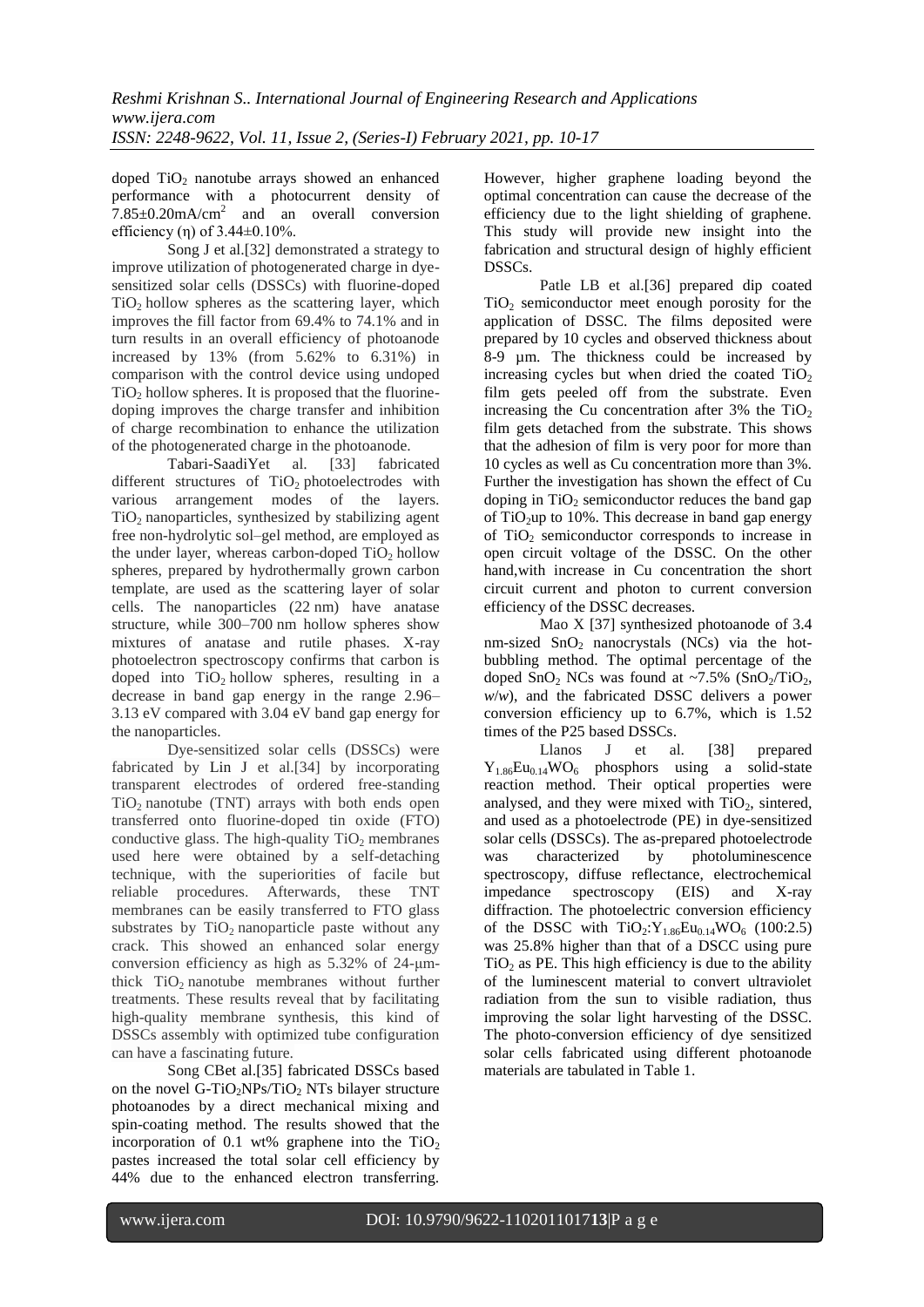| Photoelectrode                                  | $Jsc(mAcm-2)$ | Voc(V) | FF    | $Eff(\%)$ | Reference |
|-------------------------------------------------|---------------|--------|-------|-----------|-----------|
| $TiO2$ nanoparticle                             | 18.1          | 0.91   | 0.78  | 13        | 16        |
| Transparent $TiO2$ nanotube                     | 18.5          | 0.77   | 0.64  | 9.1       | 17        |
| $TiO2$ nanorod                                  | 16.52         | 0.772  | 0.746 | 9.5       | 18        |
| $TiO2$ nanotube on Ti coated TCO                | 15.8          | 0.73   | 0.59  | 6.89      | 19        |
| $TiO2$ microflowers                             | 1.255         | 0.573  | 0.26  | 3.72      | 20        |
| $TiO2$ nanowires                                | 17.5          | 0.75   | 0.47  | 6.2       | 21        |
| TiO2 fusiform                                   | 10.13         | 0.68   | 0.57  | 4.68      | 22        |
| $TiO2$ nanopetals                               | 10.54         | 0.7    | 0.7   | 5.3       | 23        |
| $TiO2$ nanochains                               | 15.95         | 0.75   | 0.61  | 7.46      | 24        |
| $TiO2$ 3D dendrites                             | 14.52         | 0.72   | 0.68  | 7.2       | 25        |
| $TiO2$ hollow urchin                            | 17.17         | 0.612  | 0.647 | 7.16      | 26        |
| $TiO2$ inverse opal                             | 6             | 0.75   | 0.62  | 2.8       | 27        |
| $TiO2$ doped with tungsten                      | 15.1          | 0.73   | 0.67  | 7.42      | 28        |
| $TiO2$ doped with scandium                      | 19.1          | 0.752  | 0.68  | 9.6       | 29        |
| $TiO2$ doped with indium                        | 16.97         | 0.716  | 0.61  | 7.48      | 30        |
| $TiO2$ doped with boron                         | 7.85          | 0.66   | 0.66  | 3.4       | 31        |
| $TiO2$ doped with flourine                      | 11            | 0.754  | 0.76  | 6.31      | 32        |
| $TiO2$ doped with carbon                        | 20.38         | 0.73   | 0.57  | 8.55      | 33        |
| ONT/FTO                                         | 10.65         | 0.7    | 0.7   | 5.32      | 34        |
| $TiO2$ NPs/TiO2 NTs                             | 16.59         | 0.69   | 0.56  | 6.29      | 35        |
| $TiO2$ doped with copper                        | 6.84          | 0.591  | 0.56  | 2.28      | 36        |
| $7.5\%$ SnO <sub>2</sub> doped TiO <sub>2</sub> | 14.53         | 0.79   | 0.58  | 6.7       | 37        |
| $TiO2, Y1.86Eu0.14WO6$                          | 12.3          | 0.757  | 0.43  | 3.9       | 38        |

**Table1**: Performance of dye sensitized solar cell using various photoanode materials

### **IV. APPLICATION OF DSSC**

The dye-sensitized solar cells market is bifurcated on basis of application into portable charging, BIPVs, BAPVs, embedded electronics, outdoor advertising, solar chargers, wireless keyboards, emergency power in military, AIPVS, and others (light intensity meters and consumer appliances).

BIPVs category dominated the dye-sensitized solar cells market, contributing a share of more than 20.0%, in terms of value, in 2017. This can be attributed to the properties of dye-sensitized solar cells such as low-weight, easy installation, and a high performance-to-weight ratio. These enable easy installation and retrofitting of these

cells in building envelopes like rooftops, louvres, glazed facades, and ceilings.



**Fig3:**DSSC Market by application, square meter(2013-2023)

The low-cost fabrication of dyesensitized solar cells and no requirement of structural support material for modules such as beams envisages economic advantage in the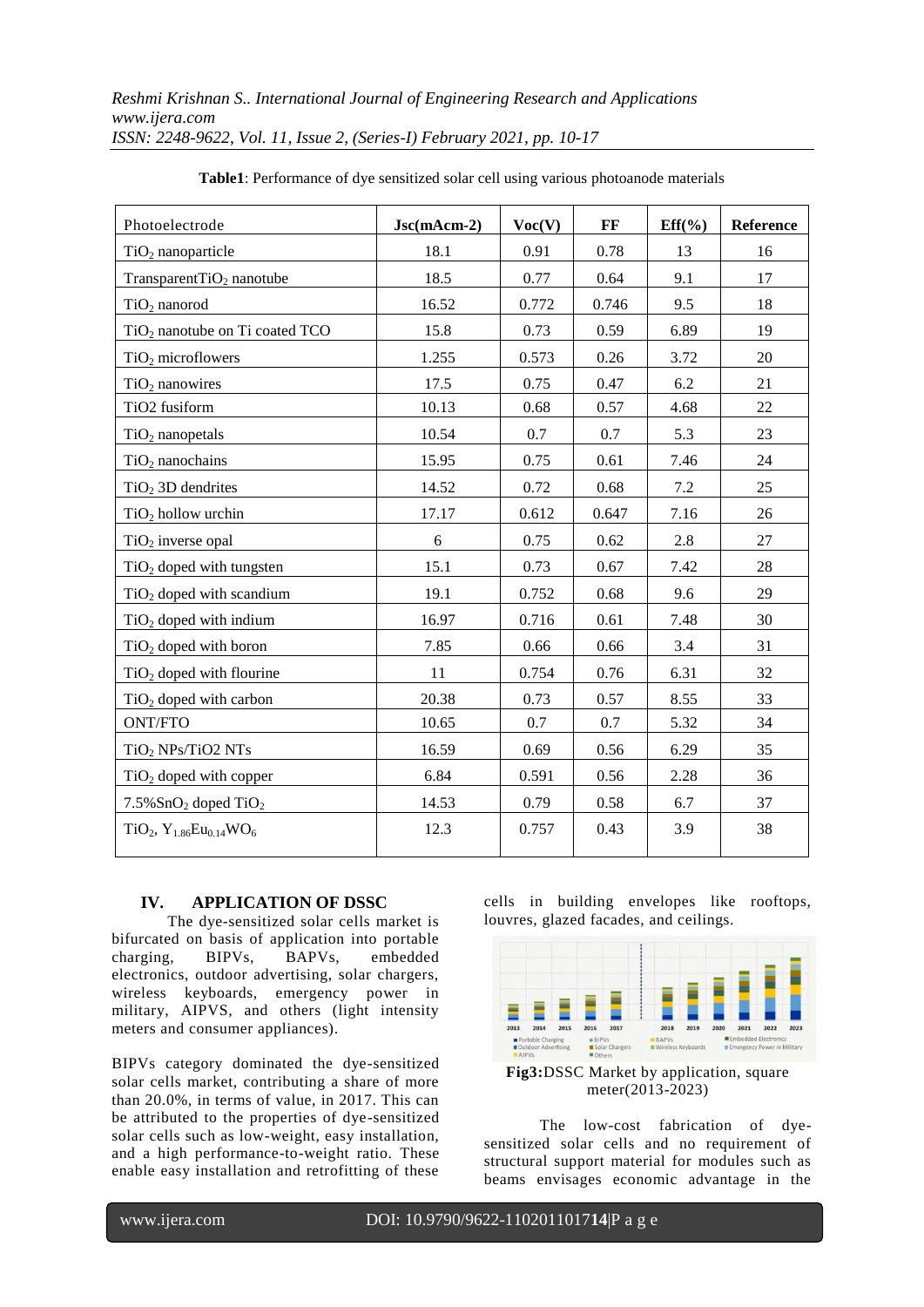building construction, due to possibility of price substitution of a building element from the price of panels. These factors are likely to drive the market in future.

Low power production efficiency of dye-sensitized solar cells can be viewed as the key factor restraining the dye-sensitized solar cells market growth. Silicon-based cells have a higher cost, but they are more efficient and have a power production efficiency of 12–15%, which is a slightly higher than the efficiency of these cells (which is around 11%). The global annual growth rate in DSSC market by application in a 10-year period is shown in Figure 3.

# **V. CONCLUSION**

Dye-sensitized solar cells (DSSCs) have been widely studied due to several advantages, such as low cost-to-performance ratio, low cost of fabrication, functionality at wide angles and low intensities of incident light, mechanical robustness, and low weight. This article provides a comprehensive summary of the techniques and modifications done in the  $TiO<sub>2</sub>$  photoanodelayer to improve the performance of DSSCs. In particular, this review highlights a huge pool of studies that report improvements in the efficiency of DSSCs using TiO<sub>2</sub>, which exhibit better electron transport. However, a brief explanation has been given to greater understand the working and components. The application of these nanostructured photoanodematerials and their impact on the device efficiency has been described in detail. Research and innovation in the dye-sensitized solar cells market help in mass commercialization of these cells.

### **REFERENCES**

- [1]. Yunfei Shang, Shuwai Hao,Chunhui Yang, Guanying Chen, Enhancing solar cell efficiency using photon upconversion materials, *Nanomaterials 5(4)*,2015,1782- 1809.
- [2]. Grätzel, M. Recent Advances in Sensitized Mesoscopic Solar Cells. *Acc. Chem. Res*. *42*,2009, 1788–1798.
- [3]. Shahan Shah, N.N.S. Baharun, S.N.F. Yusuf, A.K. Aro, Efficiency Enhancement of Dye-Sensitized Solar Cells (DSSCs) using Copper Nanopowder (CuNW) in  $TiO<sub>2</sub>$  as Photoanode *IOP Conf. Series: Materials Science and Engineering 515 012002*, 2019,1-10.
- [4]. Kakiage, K.; Aoyama, Y.; Yano, T.; Oya, K.; Fujisawa, J.-i.; Hanaya, M, Highlyefficient dye-sensitized solar cells with collaborative sensitization by silyl-anchor

and carboxy-anchor dyes. *Chem. Commun. 51*, 2015,15894–15897.

- [5]. B. O'Regan and M. Gratzel, A low-cost, high-efficiency solar cell based on dyesensitized colloidal TiO<sub>2</sub> films, *Nature*, *vol. 353, no. 6346,*1991, 737–740.
- [6]. M. Nisha, S. Anusha, A. Antony, R. Manoj, and M. K. Jayaraj,Effect of substrate temperature on the growth of ITO thin films, *Applied Surface Science, vol. 252, no. 5*, 2005, 1430–1435.
- [7]. B.-X. Lei, J.-Y. Liao, R. Zhang, J. Wang, C.-Y. Su, and D.-B. Kuang, Ordered crystalline  $TiO<sub>2</sub>$  nanotube arrays on transparent FTO glass for efficient dyesensitized solar cells,*The Journal of Physical Chemistry C, vol. 114, no. 35*, 2010, 15228–15233.
- [8]. M. K. Nazeeruddin, A. Kay, I. Rodicio et al., Conversion of light to electricity by  $cis-X2bis(2,2'-bipyridyl-4,4'$ dicarboxylate)ruthenium(II) chargetransfer sensitizers  $(X = Cl-, Br-, I-, CN-,$ and SCN-) on nanocrystalline TiO2 electrodes, *Journal of the American Chemical Society, vol. 115, no. 14*, 1993,6382–6390.
- [9]. M. K. Nazeeruddin, S. M. Zakeeruddin, R. Humphry-Baker et al., Acid-base equilibria of  $(2,2)$ -bipyridyl-4,4'dicarboxylic acid)ruthenium(II) complexes and the effect of protonation on charge-transfer sensitization of nanocrystalline titania, *Inorganic Chemistry, vol. 38, no. 26,*1999, 6298– 6305.
- [10]. M. K. Nazeeruddin, P. Pechy, and M. Gratzel, Efficient panchromatic sensitization of nanocrystalline  $TiO<sub>2</sub>$  films by a black dye based on a trithiocyanatoruthenium complex, *Chemical Communication, no. 18,*1997, 1705–1706.
- [11]. P. Wang, C. Klein, R. Humphry-Baker, S. M. Zakeeruddin, and M. Gratzel, A high molar extinction coefficient sensitizer for stable dye-sensitized solar cells, *Journal of the American Chemical Society, vol. 127, no. 3,*2005, 808–809.
- [12]. C.-Y. Chen, M. Wang, J.-Y. Li et al., Highly efficient light harvesting ruthenium sensitizer for thin-film dyesensitized solar cells, *ACS Nano, vol. 3, no. 10,*2009, 3103–3109.
- [13]. F. Gao, Y. Wang, D. Shi et al., Enhance the optical absorptivity of nanocrystalline  $TiO<sub>2</sub>$  film with high molar extinction coefficient ruthenium sensitizers for high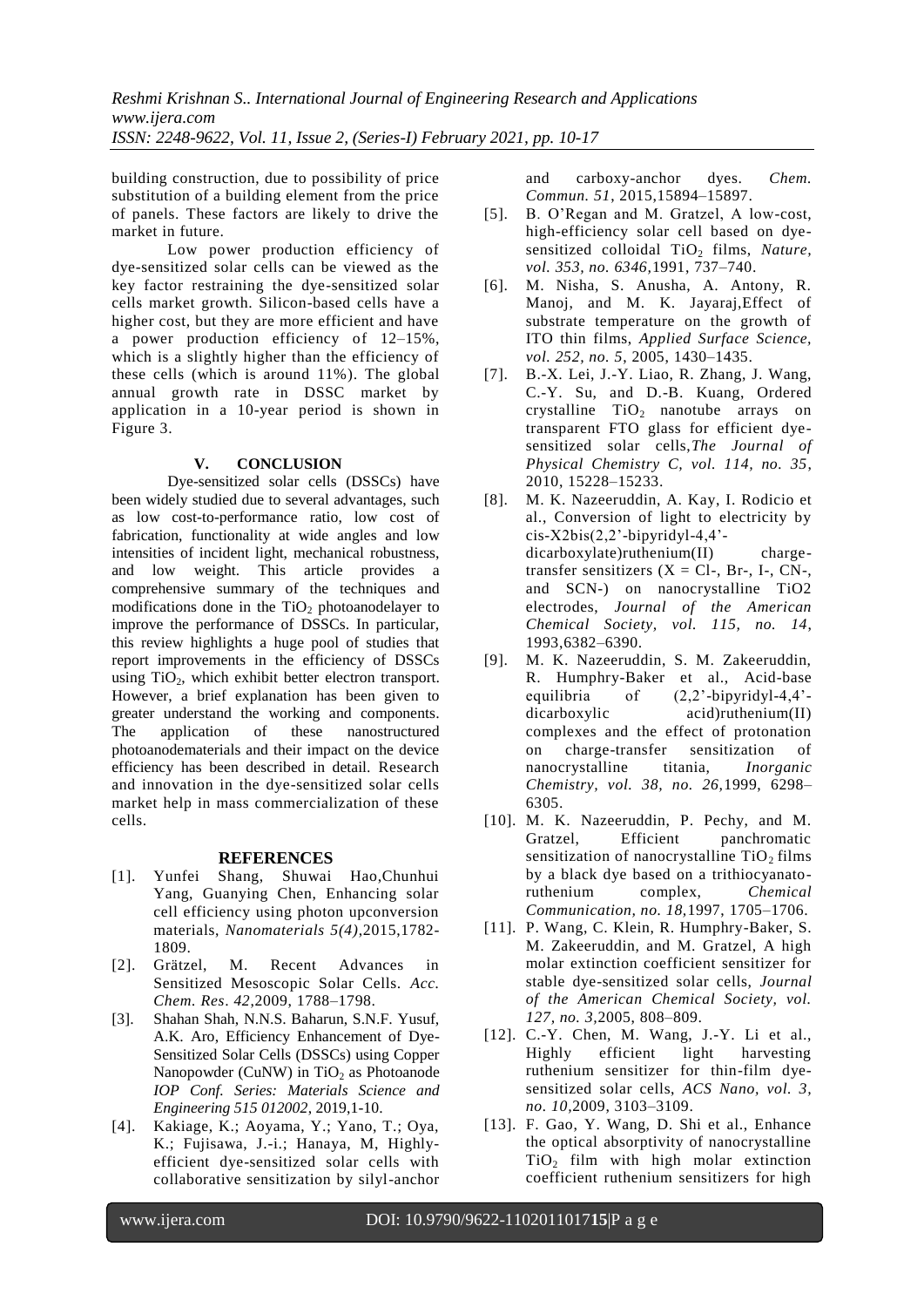performance dyesensitized solar cells, *Journal of the American Chemical Society, vol. 130, no. 32,*2008, 10720– 10728,

- [14]. J. Wu, Z. Lan, S. Hao et al., Progress on the electrolytes for dyesensitized solar cells, *Pure and Applied Chemistry, vol. 80, no. 11,*2008,2241–2258.
- [15]. A. Latini, F. K. Aldibaja, C. Cavallo, and D. Gozzi, Benzonitrile based electrolytes for best operation of dye sensitized solar cells, *Journal of Power Sources, vol. 269,*2014, 308–316,
- [16]. S. Mathew, A. Yella, P. Gao, R.H. Baker, B.F.E. Curchod, N.A. Astani, Tavernelli, U. Rothlisberger, M.K. Nazeeruddin, M. Gr€atzel, Dye-sensitized solar cells with 13% efficiency achieved through the molecular engineering of porphyrin sensitizers, Nature *Chemistry, 6*,2014, 242-247.
- [17]. C.J. Lin, W.Y. Yu, S.H. Chien, Transparent electrodes of ordered openedend  $TiO<sub>2</sub>$ -nanotube arrays for highly efficient dye-sensitized solar cells,*J. Material Chemistry 20*,2010, 1073-1077.
- [18]. B.H. Lee, M.Y. Song, S.Y. Jang, S.M. Jo, S.Y. Kwak, D.Y. Kim,Charge Transport Characteristics of High Efficiency Dye-Sensitized Solar Cells Based on Electrospun TiO<sub>2</sub> Nanorod Photoelectrodes,*Journal of Physics Chemistry C 113*,2009, 21453-21457.
- [19]. O.K. Varghese, M. Paulose, C.A. Grimes, Long vertically aligned titania nanotubes on transparent conducting oxide for highly efficient solar cells ,*Nat. Nano 4*,2009, 592-597
- [20]. P.B. Patil, S.S. Mali, V.V. Kondalkar, N.B. Pawar, K.V. Khot, C.K. Hong, P.S. Patil,P.N. Bhosale, A facile and low cost strategy to synthesize Cd1-xZnxSe thin films for photoelectrochemical performance: Effect of zinc content ,*RSC Adv. 4*,2014, 47278-47286.
- [21]. D. Lee, Y. Rho, F.I. Allen, A.M. Minor, S.H. Ko, C.P. Grigoropoulos, [Synthesis of](https://pubs.rsc.org/en/content/articlehtml/2013/nr/c3nr02584e)  hierarchical  $TiO<sub>2</sub>$  [nanowires with densely](https://pubs.rsc.org/en/content/articlehtml/2013/nr/c3nr02584e)[packed and omnidirectional](https://pubs.rsc.org/en/content/articlehtml/2013/nr/c3nr02584e)  [branches,](https://pubs.rsc.org/en/content/articlehtml/2013/nr/c3nr02584e)*Nanoscale 5*,2013, 1147-11152.
- [22]. K. Fan, W. Zhang, T. Peng, J. Chen, F. Yang, Application of  $TiO<sub>2</sub>$  Fusiform Nanorods for Dye-Sensitized Solar Cells with Significantly Improved Efficiency,*J. Phys. Chem. C115* 2011, 17213- 17219.
- [23]. P.C. Shih, J.D. Peng, C.P. Lee, R.Y.Y. Lin, T.C. Chu, R. Vittal, K.C. Ho, Multi-

functional  $TiO<sub>2</sub>$  Microflowers with Nanopetals as Scattering Layer for Enhanced Ouasi-Solid-State Dye Sensitized Solar Cell Performance,*Chem Eletro Chem vol 1 (3)*,2014, 532-535.

- [24]. C. Chen, J. Wang, Z. Ren, G. Qian, Z. Wang, One-dimension TiO<sup>2</sup> nanostructures: oriented attachment and application in dye- sensitized solar cell*,CrystEngComm 16*,2014, 1681-1686.
- [25]. Z. Sun, J.H. Kim, Y. Zhao, D. Attard, S.X. Dou, Morphology-controllable1D–  $3D$  nanostructured  $TiO<sub>2</sub>$  bilayer photoanodes for dye-sensitized solar cells, *Chem. Commun. 49(10)*,2013, 966- 968.
- [26]. S.S. Mali, H. Kim, C.S. Shim, P.S. Patil, J.H. Kim, C.K. Hong, Surfactant free most probable  $TiO<sub>2</sub>$  nanostructures via hydrothermaland its dye sensitized solar cell properties,*Sci. Rep.*,2013, 3004.
- [27]. J.H. Shin, J.H. Kang, W.M. Jin, J.H. Park, Y.S. Cho, J.H. Moon, Langmuir ,Facile Synthesis of TiO<sub>2</sub> Inverse Opal Electrodes for Dye-Sensitized Solar Cells,*ACS Publications,27, 2,* 2011, 856–860
- [28]. Tong Z, Peng T, Sun W, Liu W, Guo S, Zhao XZ Introducing an Intermediate Band into Dye-Sensitized Solar Cells by  $W6+$  Doping into TiO<sub>2</sub> Nanocrystalline Photoanodes. *J Phys Chem 118(30):*,2014,16892–16895.
- [29]. Latini A, Cavallo C, Aldibaja FK, Gozzi D, Efficiency Improvement of DSSC Photoanode by Scandium Doping of Mesoporous Titania Beads,*J Phys Chem C 117(48),*2014,25276–25289.
- [30]. Bakhshayesh AM, Farajisafiloo N ,Efficient dye-sensitised solar cell based on uniform In-doped  $TiO<sub>2</sub>$  spherical particles,*Applied Physics A 120(1)*,2015, 199–206.
- [31]. Subramanian A, Wang HW , Effects of boron doping in  $TiO<sub>2</sub>$  nanotubes and the performance of dye-sensitized solar cells,*Appl Surf Sci 258(17)*,2012, 6479– 6484.
- [32]. Song J, Yang HB, Wang X, Khoo SY, Wong CC, Liu XW, Li CM, Improved utilization of photogenerated charge using fluorine-doped  $TiO<sub>2</sub>$  hollow spheres scattering layer in dye-sensitized solar cells. *ACS Appl Mater Interfaces 4(7),*2012,3712–3717.
- [33]. Tabari-Saadi Y, Mohammadi MR ,Efficient dye-sensitized solar cells based on carbon-doped  $TiO<sub>2</sub>$  hollow spheres and